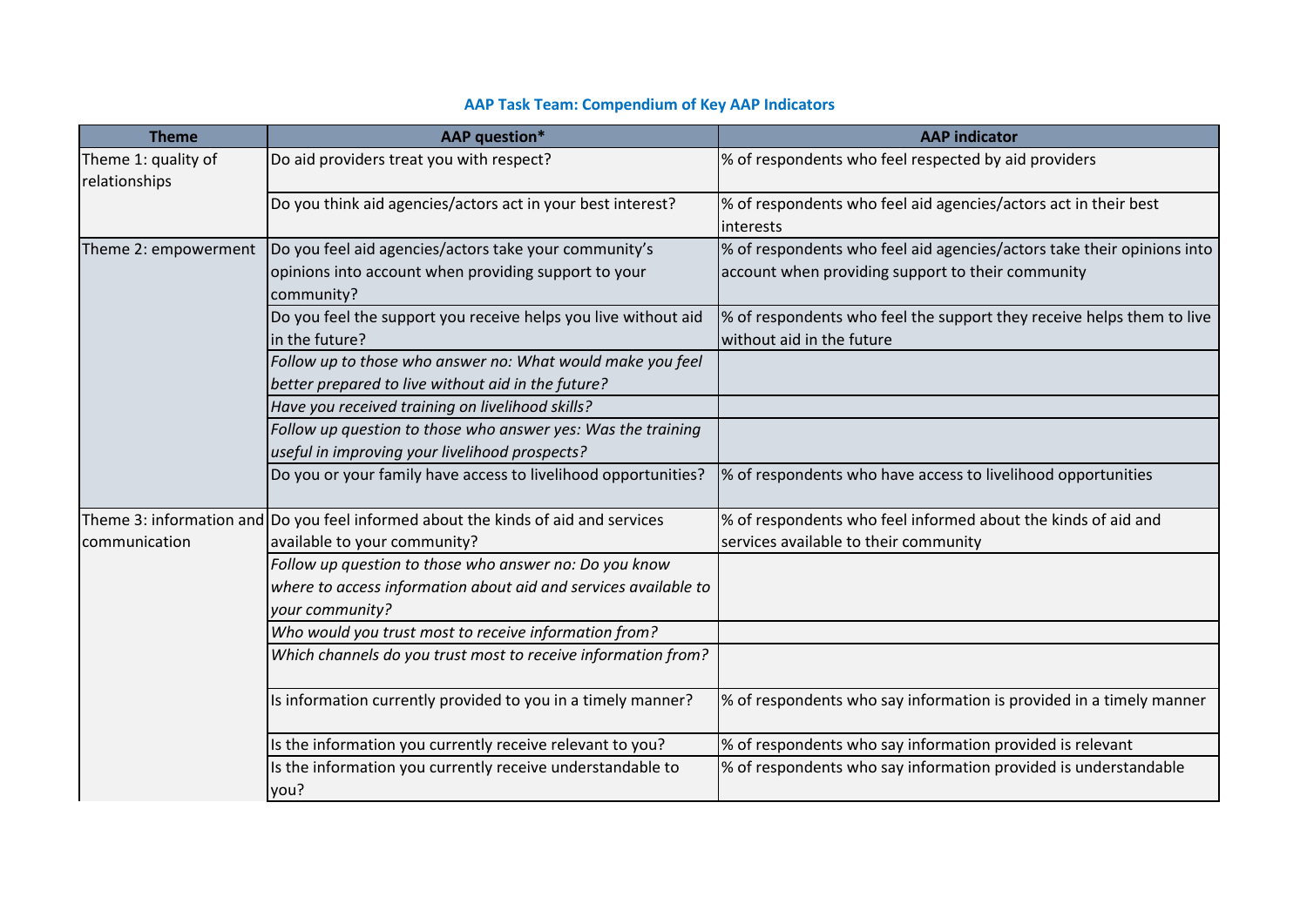|                        | Is information provided accessible to all members of your       | % of respondents who say information provided is accessible to all    |
|------------------------|-----------------------------------------------------------------|-----------------------------------------------------------------------|
|                        | community?                                                      |                                                                       |
| Theme 4: participation | Are you or your community consulted before aid/services are     | % of respondents who say themselves or their communities are          |
| and complaint          | provided?                                                       | consulted before aid/services are provided                            |
| mechanisms             |                                                                 |                                                                       |
|                        | Do you feel adequately represented by your community leader     | % of respondents who feel adequately represented by their             |
|                        | (RWC leader)?                                                   | community leader                                                      |
|                        | Do you know how to file suggestions or complaints about the     | % of respondents who know how to file suggestions or complaints       |
|                        | aid/services you receive?                                       | about the aid/services they receive                                   |
|                        | Do you think the current channels for filling suggestions or    | % of respondents who feel the current channels for filing suggestions |
|                        | complaints are accessible?                                      | or complaints are accessible                                          |
|                        | [For those who have filed a complaint] Why have you not filed a |                                                                       |
|                        | complaint?                                                      |                                                                       |
|                        | [For those who have filed a complaint] How did you file your    |                                                                       |
|                        | suggestion or complaint?                                        |                                                                       |
|                        | [For those who have filed a complaint] Was this your preferred  |                                                                       |
|                        | channel? If not, how would you have preferred to file your      |                                                                       |
|                        | suggestion or complaint?                                        |                                                                       |
|                        | [For those who have filed a complaint] Did you receive a        | % of respondents who received a response to their complaint           |
|                        | response to your complaint.                                     |                                                                       |
|                        | If so, were you adequately responded to?                        | % of respondents who were adequately responded to                     |
|                        | If so, was the response provided in a timely manner?            | % of respondents who received a response in a timely manner           |
|                        | (timeframe to be defined)                                       |                                                                       |
|                        | If so, did you feel safe while filing your suggestion or        | % of respondents who felt safe filing their suggestion or complaint   |
|                        | complaint?                                                      |                                                                       |
|                        | Follow up to those who answer no: why?                          |                                                                       |
|                        | Do you feel able to report instances of abuse or mistreatment   | % of respondents who feel able to report instances of abuse or        |
|                        | by aid agencies/actors?                                         | mistreatment by aid agencies/actors                                   |
|                        | [For those who have filed a report].                            |                                                                       |
|                        | How did you file your report?                                   |                                                                       |
|                        | How would you prefer to file a report?                          |                                                                       |
|                        | If so, were you adequately responded to?                        | % of respondents who were adequately responded to                     |